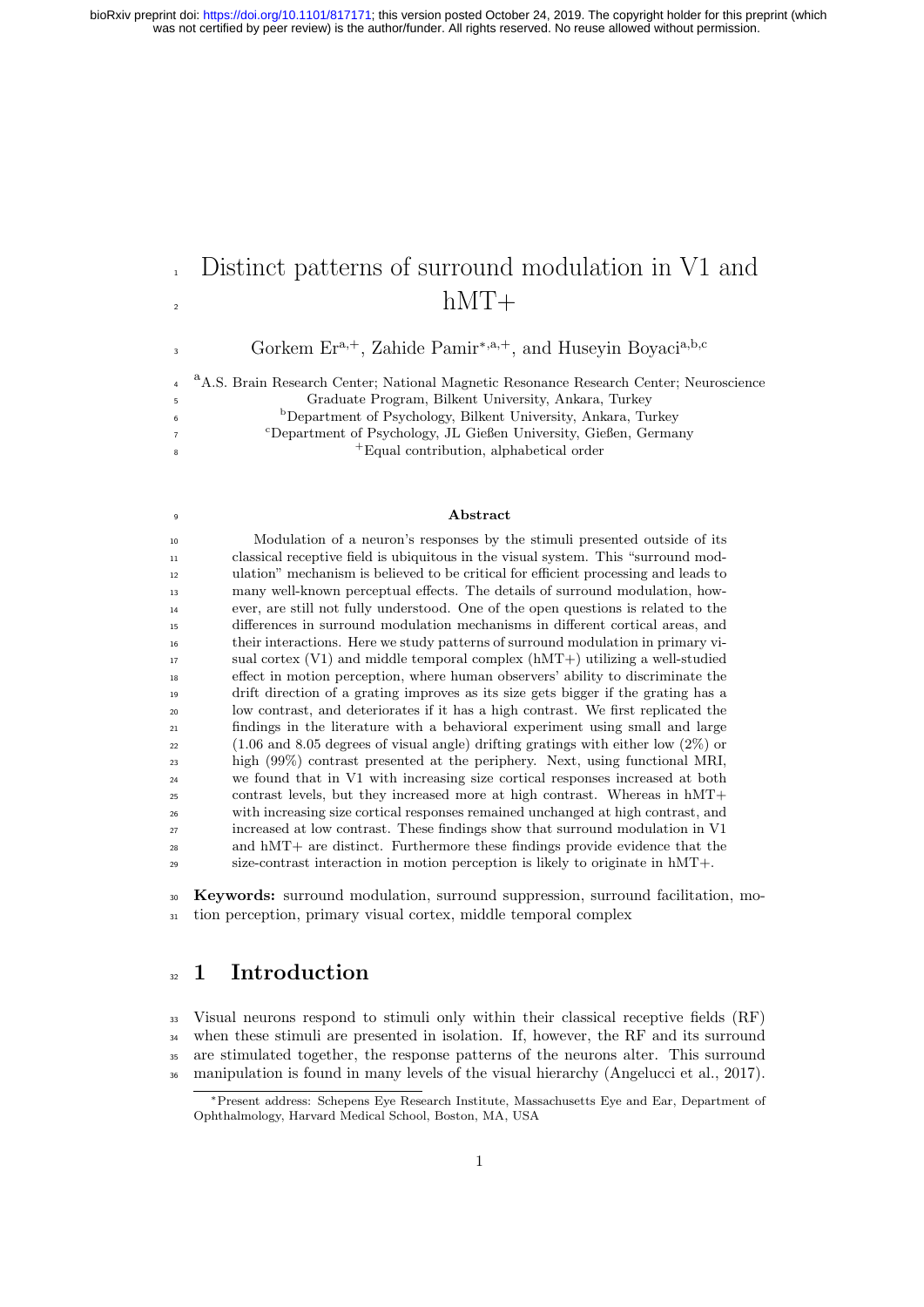Yet many questions about the mechanism remain open. Most importantly, even though surround modulation is heavily studied in primary visual cortex  $(V1)$ , it is not clear whether the basic principles of the mechanism remains the same for a variety of stimuli in other visual areas. Here, to tackle this question we used a well-known perceptual effect in motion perception and investigated surround modulation in V1 42 and human middle temporal complex  $(hMT+)$ .

 In the aforementioned perceptual effect, as the size of a drifting grating increases, discriminating its motion direction becomes harder if it has high contrast, but easier if it has low contrast (Tadin, Lappin, Gilroy, & Blake, 2003). This perceptual effect has been attributed to the surround modulation of neuronal populations in hMT+, which is one of the central cortical areas in motion processing ('MT-hypothesis', Tadin et al., 2003). According to the MT-hypothesis, discriminating motion direction of a high-contrast grating becomes harder owing to the suppressive effects of surround stimulation (i.e. surround suppression). For a low contrast grating, on the other hand, motion direction discrimination becomes easier as its size gets larger owing to facilitative effects of surround stimulation (i.e. surround facilitation). The MT- hypothesis has been later supported by functional magnetic resonance imaging (fMRI) findings (Turkozer, Pamir, & Boyaci, 2016; Liu, Haefner, & Pack, 2016; Schallmo et al., 2018). Furthermore, disrupting hMT+ activity with application of TMS resulted in decreased surround suppression for high-contrast stimuli (Tadin, Silvanto, Pascual-Leone, & Battelli, 2011).

 Previous studies, however, were not able to address the question of the role of other cortical areas in the observed perceptual effect. For example, neuronal correlates of spatial suppression and facilitation within the hMT+ might be inherited from earlier visual areas, most notably from V1. This possibility has not been systemati- cally analyzed in humans yet. One major cause of this was related to methodological limitations: Previous studies investigating the size-contrast interaction in motion per- ception used foveally presented stimuli, which activate neurons in the so-called foveal  $\epsilon$ <sub>65</sub> confluence, where borders of V1, V2, and V3 are difficult to draw using fMRI (e.g. Turkozer et al., 2016; Schallmo et al., 2018). Thus, in those studies it was not pos- sible to confidently investigate the activity of V1 along with hMT+. In the current study we overcome this limitation by presenting the stimuli at the periphery, where it becomes straightforward to identify regions of interest in different early visual areas.

 We first conducted a behavioral experiment to ensure that the perceptual effect per- $\pi$  sists when the stimulus is presented at the periphery. After ensuring that the per- ceptual effect is present, using fMRI we investigated the neuronal responses within hMT+ and V1 in response to drifting gratings in varying contrast and size levels.

## <sup>74</sup> 2 Experiment 1: Behavioral Experiment

### 2.1 Methods

### 2.1.1 Participants

 $\pi$  Eleven participants, including the authors ZP and GE, participated in the experiment (seven female; age range: 19-28). All participants reported normal or corrected-to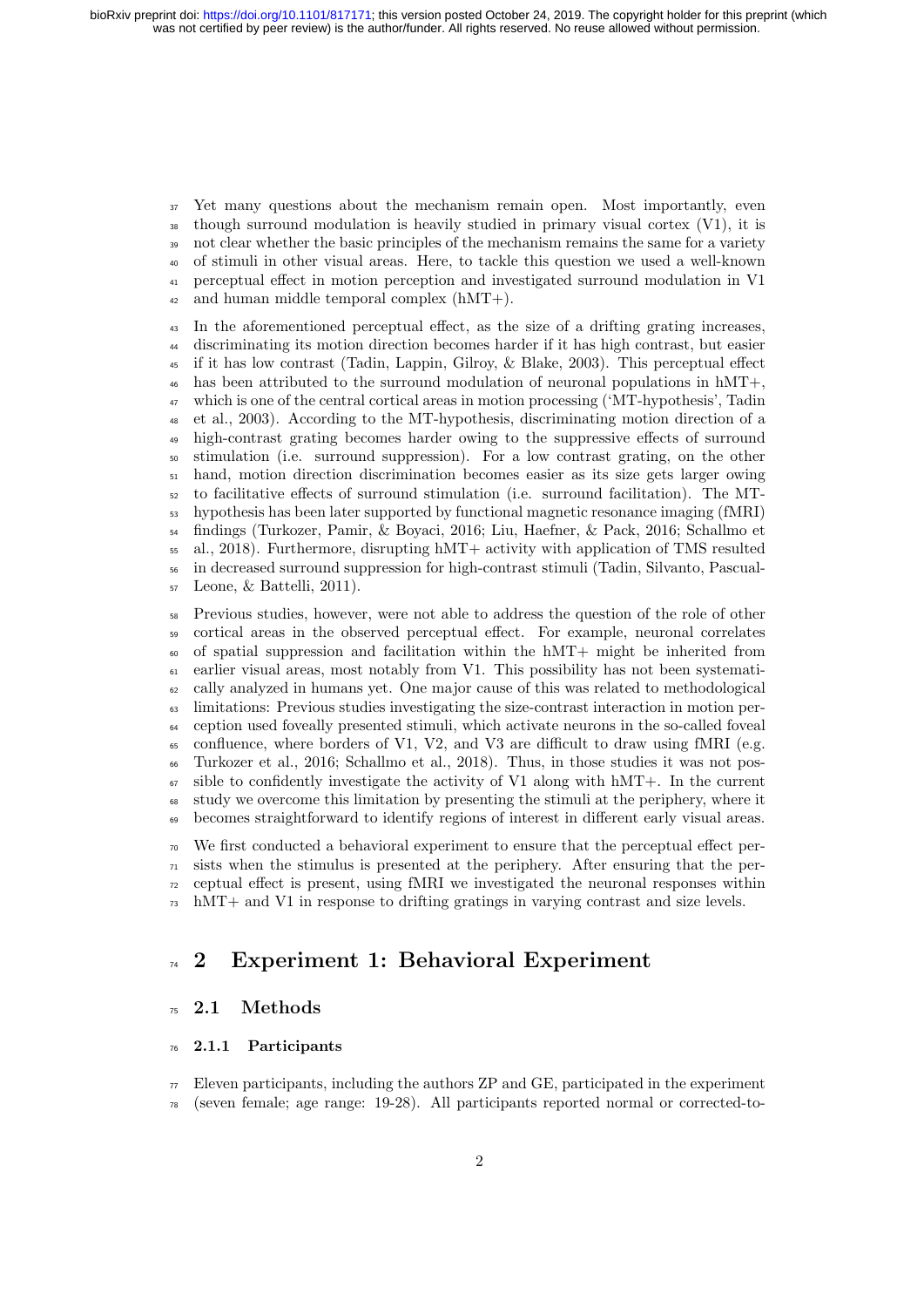normal vision, and had no history of neurological or visual disorders. Prior to the

experimental sessions participants gave their written informed consents. Experimental

protocols and procedures were approved by the Human Ethics Committee of Bilkent

University.

### 83 2.1.2 Stimuli, Experimental Procedures, and Analyses

 Visual stimuli were presented on a CRT monitor (HP P1230, 22 inch, 1600 $\times$ 1200 res- olution, 120 Hz). Participants were seated 75 cm from the monitor, and their heads were stabilized using a chin rest. Responses were collected via a standard computer keyboard. A gray-scale look-up table, prepared after direct measurements (Spectro- CAL, Cambridge Research Systems Ltd., UK), was used to ensure the presentation of correct luminance values. The experimental software was prepared by us using the Java programming platform.

 Stimuli were horizontally oriented drifting sine wave gratings (spatial frequency: 1 cycle per degree) weighted by two-dimensional isotropic Gaussian envelopes. Two size- and contrast-matched gratings were simultaneously and briefly presented on a <sup>94</sup> mid-gray background  $(40.45 \text{ cd/m}^2)$  at  $+/- 9.06$  degrees of horizontal eccentricity (the visual angle between the central fixation and the center of the gratings). Each grating drifted within the Gaussian envelope (starting phase randomized) at a rate of 4 degree/s either upward or downward. Participants reported whether or not the gratings drifted in the same direction, while maintaining fixation at the central fix- ation mark. After responding, participants received an auditory feedback (auditory tone of 200 ms duration, 300 Hz for correct and 3800 Hz for incorrect answers). Two size levels (small: 1.67, large: 8.05 degrees visual angle in diameter) and two contrast levels (2% and 99% Michelson contrast) were tested (4 experimental conditions in total). Each condition was blocked in a separate session of 160 trials, and the sessions were randomly ordered for each participant. Participants completed a short prac- tice session before beginning an experimental session. Based on their performance in the practice session, initial presentation duration parameter for the experimental sessions were selected per participant. For the ensuing trials, presentation duration was manipulated adaptively with a two interleaved 3-up 1-down staircase procedure. One staircase started from a relatively short duration, the other started from a longer duration. There were 80 trials in each staircase.

 $_{111}$  Psychometric functions were fit to the data using the Palamedes toolbox (Kingdom  $\&$  Prins, 2010) in Octave (http://www.octave.org) for each observer and condition. Du- ration thresholds (79% success rate) and standard errors were estimated. Repeated- measures analysis of variances (ANOVA) with two factors (size and contrast) was performed to compare the thresholds at group level using SPSS Version 19 (SPSS Inc., Chicago, IL). Additionally, to facilitate drawing links between the behavioral results and fMRI findings, we calculated "sensitivity" values, defined as 1/threshold. Next using the sensitivities for large and small Gabors,  $S_L$  and  $S_S$  respectively, we 119 computed a size index (SI) defined as  $SI = S_L - S_S$ . A positive SI means increased 120 sensitivity with increasing size (spatial facilitation), a negative  $SI$  means decreased sensitivity with increasing size (spatial suppression). We compared the SI values to "0" by applying one-sample two-tailed Student's t-test in SPSS. Also, SI values for low and high contrast conditions were compared using two-tailed paired-samples t-test.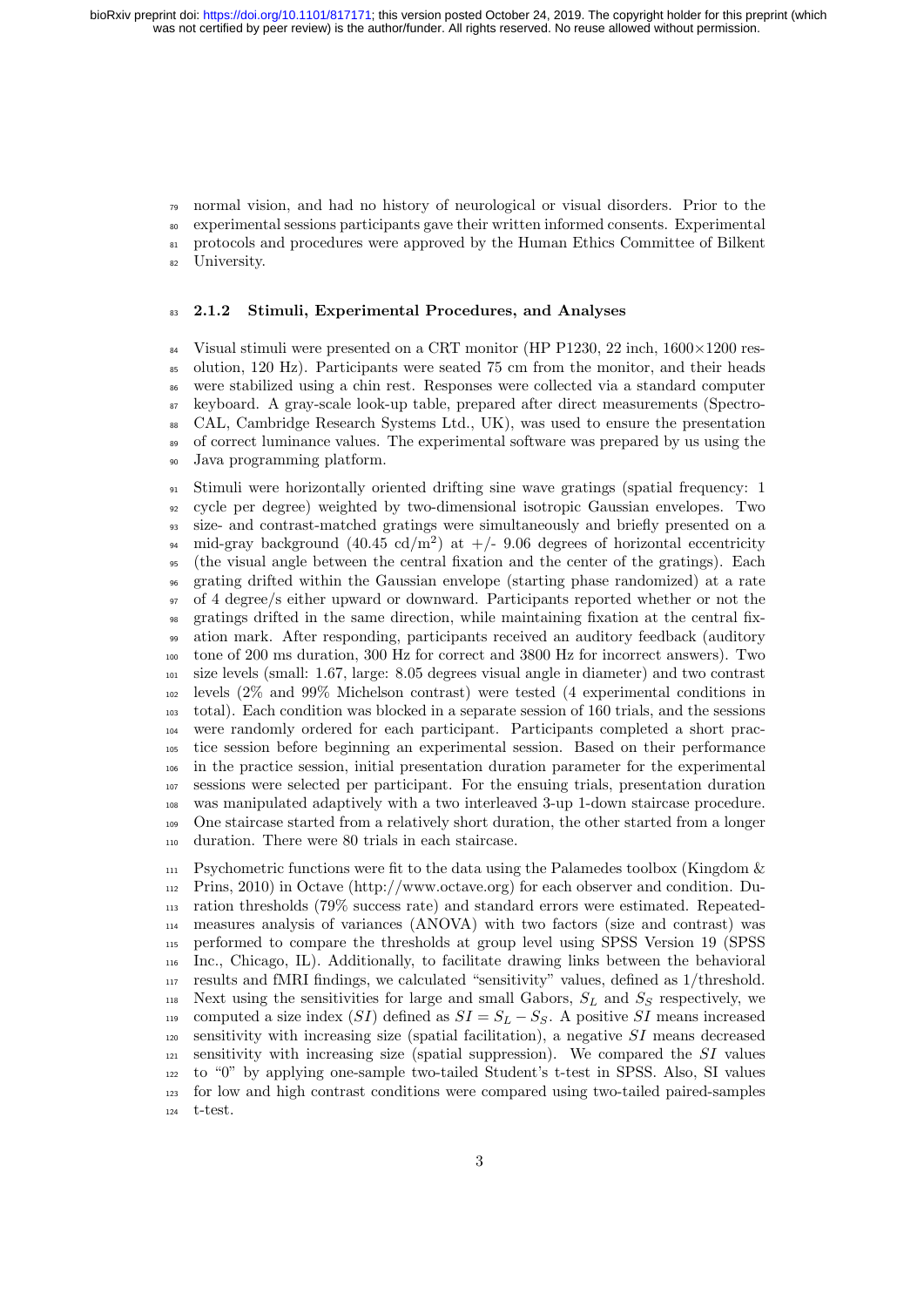#### **2.2** Results

 We measured duration thresholds for accurately judging the drift direction of Gabor patches presented at the periphery at two size (1.67 and 8.05 degrees) and contrast levels  $(2\%$  and  $99\%)$ . Results are shown in Figure 1. Analyses showed that main 129 effect of contrast was statistically significant  $(F(1,10) = 12.16, p < 0.01)$  and main 130 effect of size was close to significance  $(F(1,10) = 4.49, p = 0.06)$ . Also, the interaction 131 between contrast and size was statistically significant  $(F(1,10) = 33.96, p < 0.001)$ . Bonferroni corrected pairwise comparisons showed that for the high-contrast gratings thresholds increased with size  $(t(10) = -4.1; p < 0.01$ ; small stimuli: M = 39.83, SEM  $_{134}$  = 2.24; large stimuli:  $M = 99.8$ , SEM = 13.02) whereas for the low-contrast gratings 135 the thresholds decreased with size  $(t(10) = 6.03; p < 0.001;$  small stimuli:  $M = 107.9$ , SEM = 6.23; large stimuli:  $M = 81.18$ , SEM = 6.22). Consistent with the pairwise comparisons applied to the raw threshold values, one-sample two-tailed Student's t-138 tests showed that the size index  $(SI)$ , see methods) was significantly lower than zero 139 for the high-contrast gratings (t(10) = -5.53;  $p < 0.001$ ; M = -0.014, SEM = 0.002) 140 whereas it was significantly higher than zero for the low-contrast gratings (t(10) =  $1_{41}$  5.56;  $p < 0.001$ ; M = 0.003, SEM = 0.0006). Also, two-tailed paired-samples Student's t-tests showed that SI was significantly higher for low-contrast stimuli compared to that for high-contrast stimuli (t(10) = 6.97;  $p < 0.001$ ). These results clearly replicate the size–contrast interaction in motion perception when stimuli is presented at the periphery.

### 146 3 Experiment 2: Functional MRI

### 147 3.1 Materials and Methods

#### 3.1.1 Participants

 Six volunteers (age range: 23-26; mean age: 25; three male) participated in the experiment, three of whom also participated in the behavioral experiment. All par- ticipants had normal or corrected-to-normal vision and had no history of neurological or visual disorders. Participants gave their written informed consents prior to the fMRI sessions. Experimental protocols and procedures were approved by the Bilkent University Human Ethics Committee.

#### 3.1.2 Data Acquisition & Experimental Setup

 MR images were collected in the National Magnetic Resonance Research Center (UM- RAM), Bilkent University on a 3 Tesla Siemens Trio MR scanner (Magnetom Trio, Siemens AG, Erlangen, Germany) with a 32-channel array head coil. MR sessions started with a structural run followed by two region of interest (ROI) localizer and four experimental functional runs, totaling approximately 1 hour in duration. One localizer run was used to identify the hMT+ region, the other one was for localizing the sub-regions of hMT+ and V1 that process the input from the visual field that cor- respond to the position and size of the small Gabors (see below 3.1.3 "Visual Stimuli & Experimental Design"). Structural data were acquired using a T1-weighted 3-D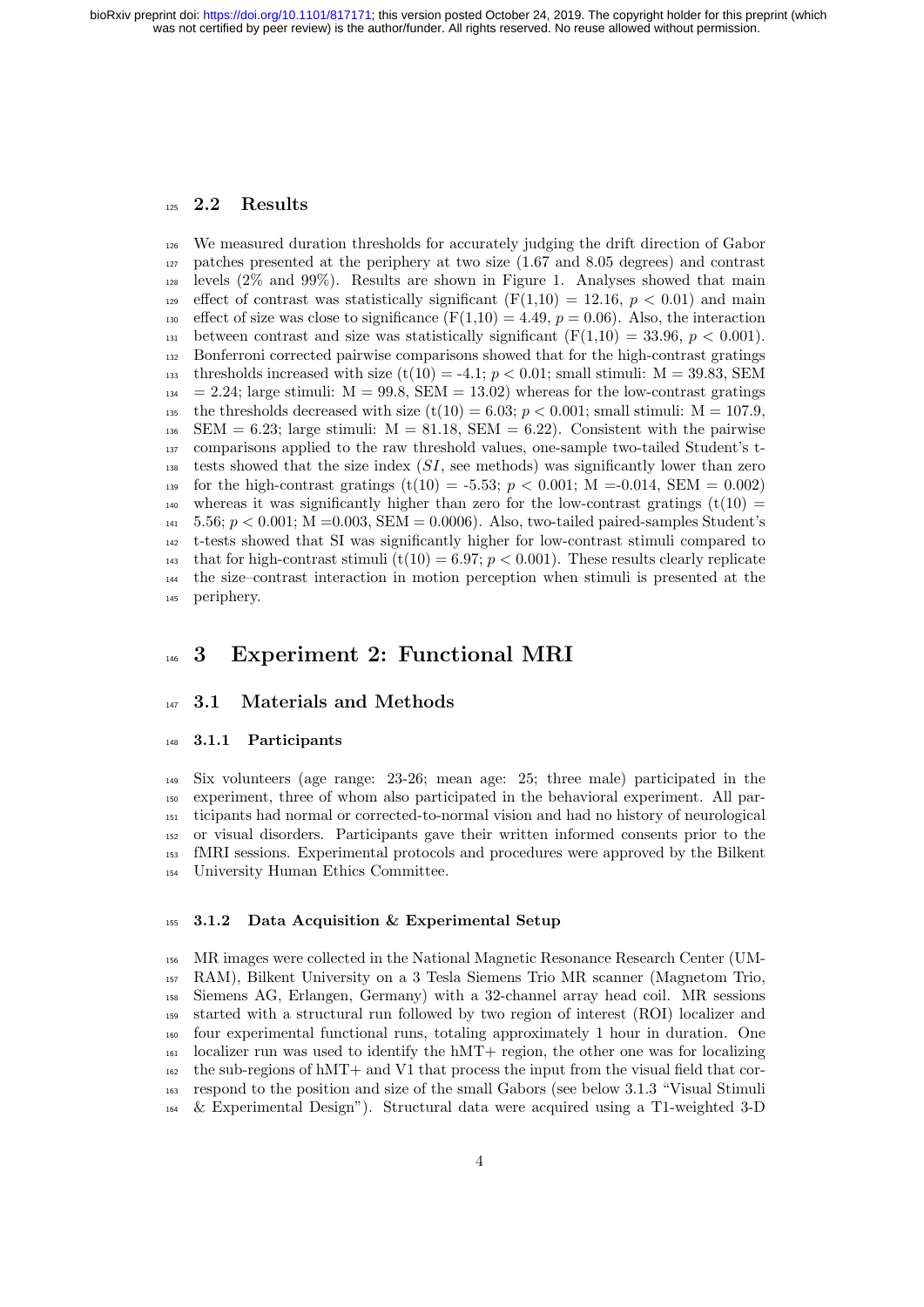

Figure 1: Left plot shows group mean  $(N = 11)$  of duration thresholds. For lowcontrast stimuli, discrimination threshold decreases as size gets bigger. On the contrary, for high-contrast stimuli, discrimination threshold increases as size gets bigger. Right plot shows mean size indices  $(SIs)$  for 2% and 99% contrast levels. SI is defined as the difference in sensitivity (1 / threshold) between large and small Gabor patches. For low-contrast stimuli, SI is positive which indicates that sensitivity increases as size gets bigger, i.e. spatial facilitation. On the contrary, for high-contrast stimuli, sensitivity decreases as size gets bigger, i.e. spatial suppression. These results replicate the size–contrast interaction in motion perception when stimuli is presented at the periphery. Error bars represent  $\pm$ SEM. (\* $p < 0.001$ ).

165 anatomical sequence (TR: 2600 ms, spatial resolution: 1 mm<sup>3</sup> isotropic, number of slices: 176). Functional images were acquired with a T2\*-weighted gradient-recalled echo-planar imaging (EPI) sequence (TR: 2000 ms; TE: 35 ms; spatial resolution: 168 3x3x3 mm<sup>3</sup>; number of slices: 30; slice orientation: parallel to calcarine sulcus). Visual stimuli were presented on an MR-safe LCD Monitor (TELEMED PMEco, Is- tanbul, Turkey; 32 inch; resolution: 1920x1080; vertical refresh: 60 Hz). The monitor was placed near the rear end of the scanner bore, and viewed by the participants from a distance of 165 cm via a mirror mounted on the head coil. The stimuli were generated and presented using Python and the Psychopy package (Peirce, 2009).

#### 174 3.1.3 Visual Stimuli & Experimental Design

 Visual stimuli were drifting Gabor patches as in the behavioral experiment. Two  $_{176}$  size (small: 1.67 degree, large: 8.05 degree) and two contrast levels (2% and 99%) were tested. Due to the limits of the visual display system, gratings were presented at  $+/-$  8.02 degrees of horizontal eccentricity (was 9.06 degrees in the behavioral experiment), and drifted with a rate of 6 degree/s (was 4 degree/s in the behavioral experiment) either upward or downward for the duration of 12 seconds. Both Gabor gratings drifted in the same direction simultaneously, and alternated direction every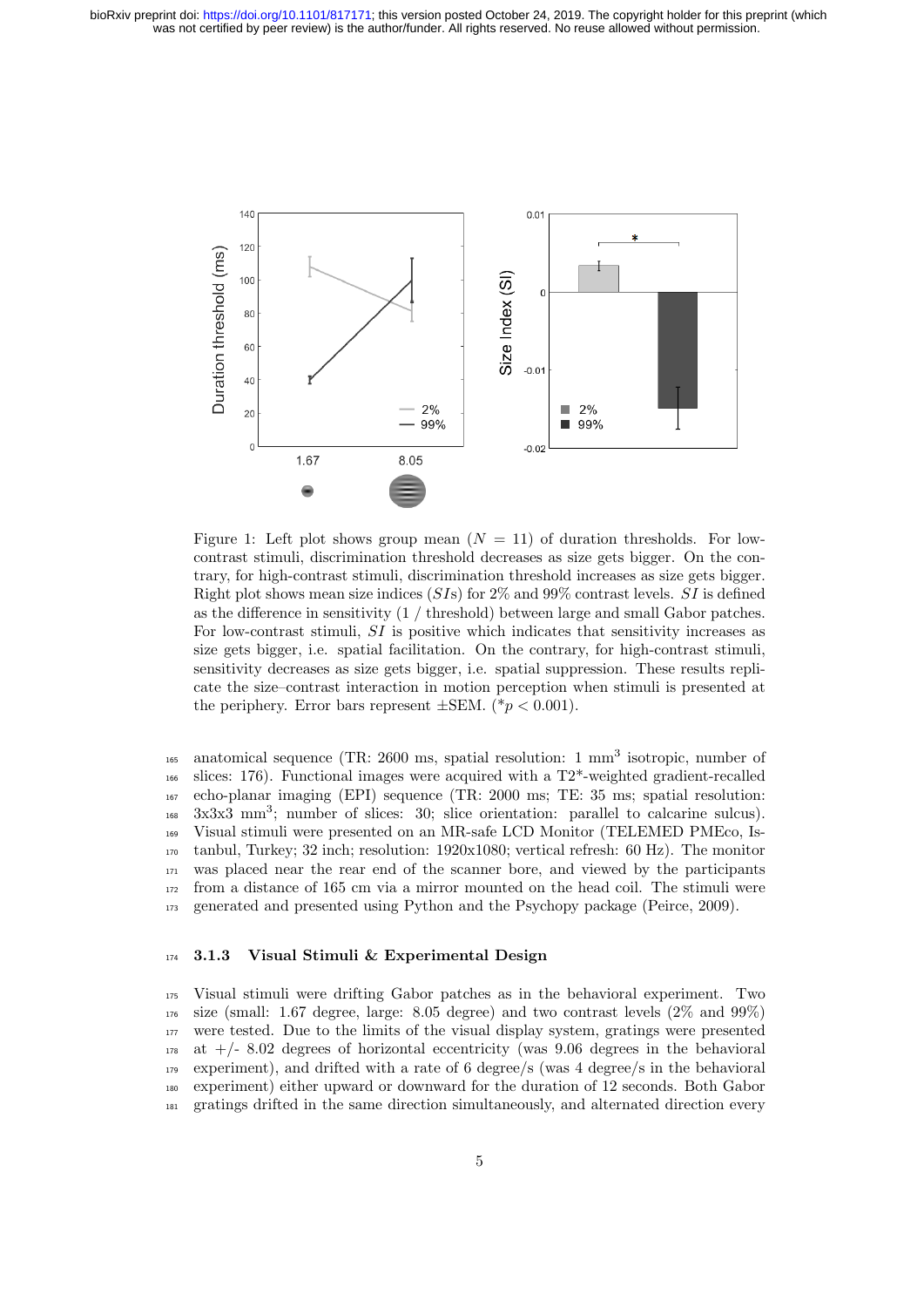two seconds to avoid motion adaptation.

 A functional run was composed of "active" and "control" blocks, each lasting for 12 seconds. In the active blocks, drifting Gabor patches and a central fixation mark were presented, whilst in the control blocks, only the fixation mark remained visible. In alternating active blocks, small and large drifting Gabor patches were shown, each repeated for 6 times in a run. Contrast level was kept constant within a run. Two experimental runs were conducted for each contrast level in a session. The runs started with an initial blank period of 24 seconds to allow hemodynamic response to reach a steady state. The total duration of a functional run was around 5 minutes. Figure 2 shows the schematic representation of an experimental run.

 Both to ensure fixation and to control for spatial attention, participants were asked to perform a demanding fixation task throughout an entire functional run (all par- ticipants achieved a mean accuracy rate of over 90%, which was the predetermined threshold to discard the participant's data). The color of the fixation mark (0.3-degree solid square) changed randomly from its original color (gray) to either red or yellow for the duration of 50 ms at the randomly designated interval between 250 to 1500 ms. The participants' task was to report the changes in the color of the fixation mark by pressing the designated button on an MR-safe response button-box (Fiber Optic Response Devices Package 904, Current Designs).

#### 3.1.4 hMT+ Identification

 We identified the hMT+ complex in a separate run using the established methods in literature (Huk, Dougherty, & Heeger, 2002; Dukelow et al., 2001; Smith, Wall, Williams, & Singh, 2006). Specifically, we presented the participants fields of moving dots while acquiring functional MR images. The dot fields were comprised of 100 dots on a black background within an 8-degree diameter circular aperture. The centers of the fields were 8.02 degrees to the left and right of the fixation point. The dots moved in three different trajectories: radial (expanding - contracting), cardinal (left-right; up-down), and angular (clockwise-counterclockwise). Motion direction changed every two seconds to prevent adaptation. BOLD responses were collected for three types of configurations, each presented for 12-seconds: right field dynamic (left static), left field dynamic (right static), and both fields static. This cycle of the presentation was repeated eight times in a run. We used general linear model (GLM) to contrast the BOLD responses during dynamic and static presentations. Voxels that respond more strongly to contralateral dynamic compared to static stimuli at the ascending tip of the inferior temporal sulcus were identified as hMT+.

#### $_{217}$  3.1.5 ROI Localization within hMT+ and V1

 Within hMT+ and V1, subregions which are selectively more responsive to the visual field that correspond to the locations of the small Gabors in the experiment were identified using another localizer run. This localizer run was composed of 12s active <sub>221</sub> and rest blocks. In the active blocks participants saw drifting Gabor patches whose size, position and speed matched the small stimuli in the experimental runs. The contrast of the Gabor patches, however, was 60%. Throughout the entire run partic-ipants were required to maintain central fixation and perform a demanding fixation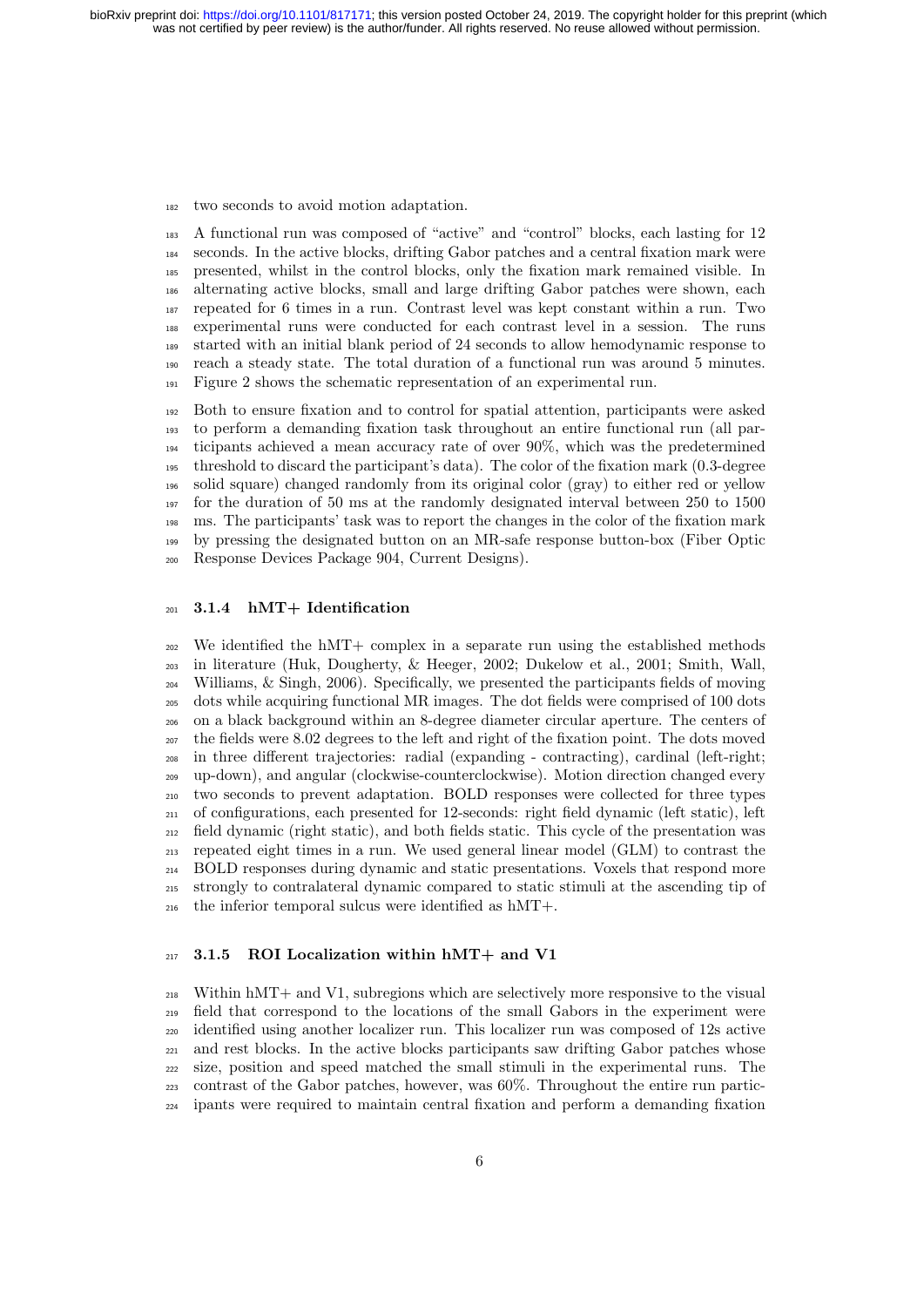

Figure 2: Schematic representation of the visual paradigm of a single cycle in the fMRI experiment. This cycle is repeated for 6 times within a run. Large (8.05 degree) and small (1.67 degree) drifting Gabor patches were presented in alternating active blocks. The contrast was kept constant in a run (2% or 99%), and two runs were conducted for each contrast. Participants were required to keep fixation at the central mark, and perform a demanding fixation task.

<sup>225</sup> task as described before. All subsequent analyses were performed on the experimental <sup>226</sup> data extracted from these ROIs.

 ROI within  $M$ T+. We first created masks using the hMT+ regions functionally identified as explained before. We then localized the hMT+ ROIs within these masked regions. Specifically we identified the voxels that are selectively more responsive to the drifting Gabor patch by contrasting the responses between active and control blocks using GLM.

 ROI within V1. We identified V1 ROI using the data from the localizer run with the aid of anatomical landmarks. Specifically, using GLM, cortical regions responding preferentially more in the active blocks when contrasted with control blocks and located anteriorly in the calcarine sulcus were identified as the V1 ROI.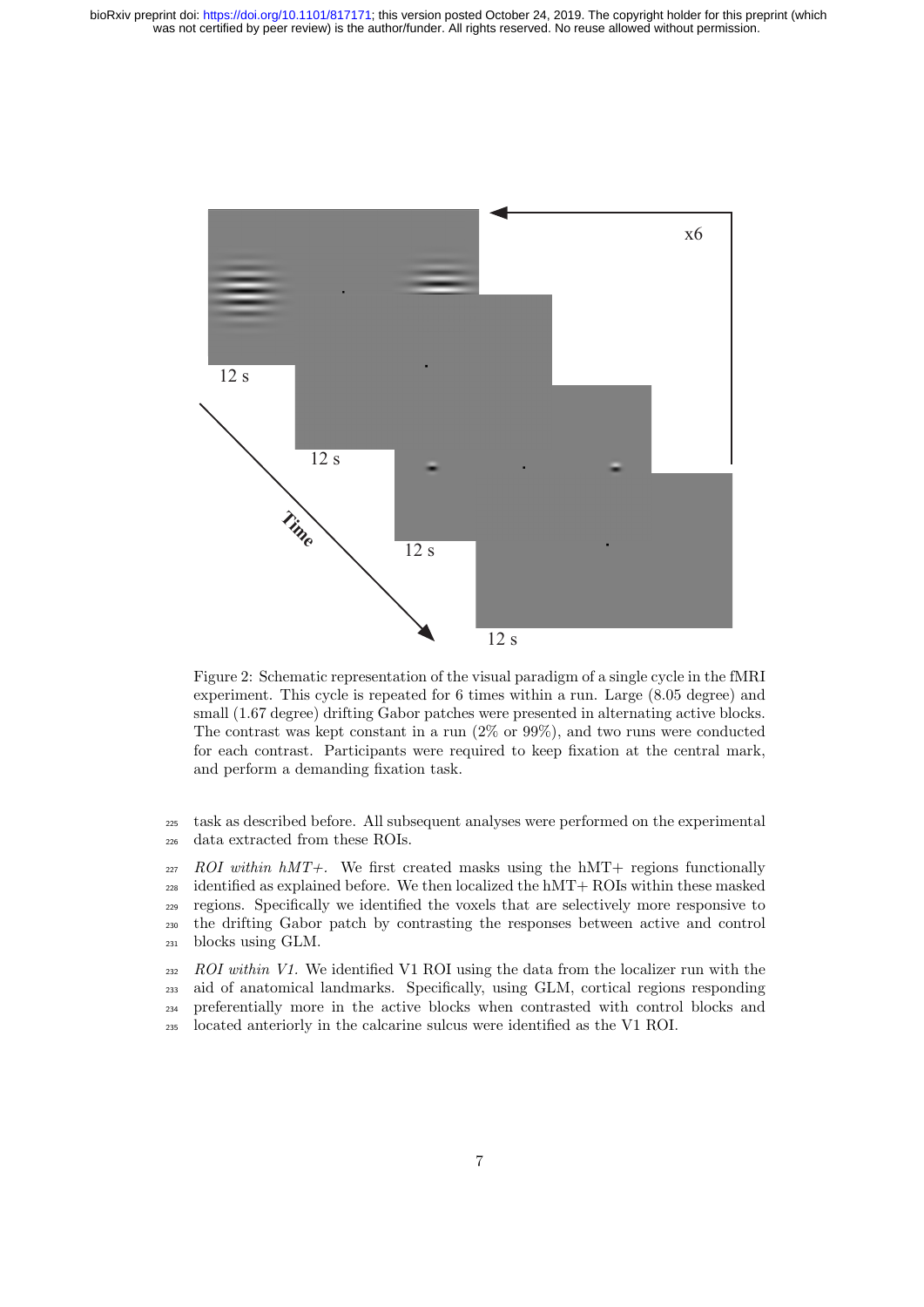#### 3.1.6 Analyses

 Anatomical and functional data were preprocessed and analyzed using the BrainVoy- ager QX software (Brain Innovation, The Netherlands). Preprocessing steps for the functional images included head motion correction, high-pass temporal filtering and slice scan time correction. T1-weighted structural images were transformed into the AC-PC plane, and aligned with the functional images. For each brain, the border be- tween white matter and cortex was drawn, and an inflated three-dimensional model of the cortex was generated. Functional maps were projected onto the inflated cortex  $_{244}$  to aid the visualization of subsequent analyses. hMT+, and subregions within hMT+ and V1 were identified with GLM as described before using BrainVoyager.

 Statistical analyses were performed on BOLD responses computed by using the beta weights calculated with GLM within the ROIs. To further quantify the changes in BOLD response evoked by an increase in stimulus size, and to draw links with be-249 havioral results, we calculated an fMRI size index  $(SI)$  defined as  $SI = B_L - B_S$ , <sup>250</sup> where  $B_L$  and  $B_S$  are the BOLD responses for large and small gratings, respectively. A positive SI denotes an increased BOLD response with increase in size (surround facilitation), and a negative SI denotes decreased BOLD response (surround suppres- sion). To compare the BOLD responses at the group level, a 2 X 2 repeated-measures ANOVA was conducted with contrast level (low and high) and size of the stimuli (small and large) as factors. We applied one-sample two-tailed Student's t-test to compare SIs to zero at each contrast level. We also performed paired samples t-test to compare the  $SIS$  to each other (low versus high contrast). Statistical analyses were conducted using JASP Version 0.8.5 (JASP Team, 2018).

#### 3.2 Results

 In this experiment, we recorded and analyzed BOLD responses in hMT+ and V1 while the observers viewed peripherally presented drifting Gabor patches. We compared the magnitudes of BOLD responses between small and large Gabors at two contrast levels within predefined ROIs that correspond to the location and size of small stimuli (i.e. "center"). Because our goal here is to measure the modulatory effect of surround stimulation on the responses of the neurons whose classical RF centers are inside the visual space that correspond to the small Gabor patch. BOLD response differences evoked by presenting the large and small-sized stimuli would highlight the suppressive or facilitative influence of the surround on the center.

#### 3.2.1 hMT+

 $_{270}$  Figure 3 (left plot) shows the results from hMT+ ROI. Increasing the size of the stim- uli resulted in increased BOLD response, when stimuli had low contrast. Conversely, increasing size of the stimuli resulted in no change in BOLD response when stimuli had high contrast. To test whether stimulus contrast and size affect the magnitude of 274 BOLD response significantly, we applied a  $2 \times 2$  repeated-measures ANOVA for the contrast (2% and 99%) and size (1.67 and 9.05 degree) as factors. Results revealed a 276 no main effect of contrast  $(F(1,5) = 3.69, p = 0.113)$ , while we found a main effect of  $_{277}$  size (F(1,5) = 19.41,  $p = 0.007$ ), as well as an interaction between size and contrast  $_{278}$   $(F(1.5) = 10.257, p = 0.024)$  at hMT+.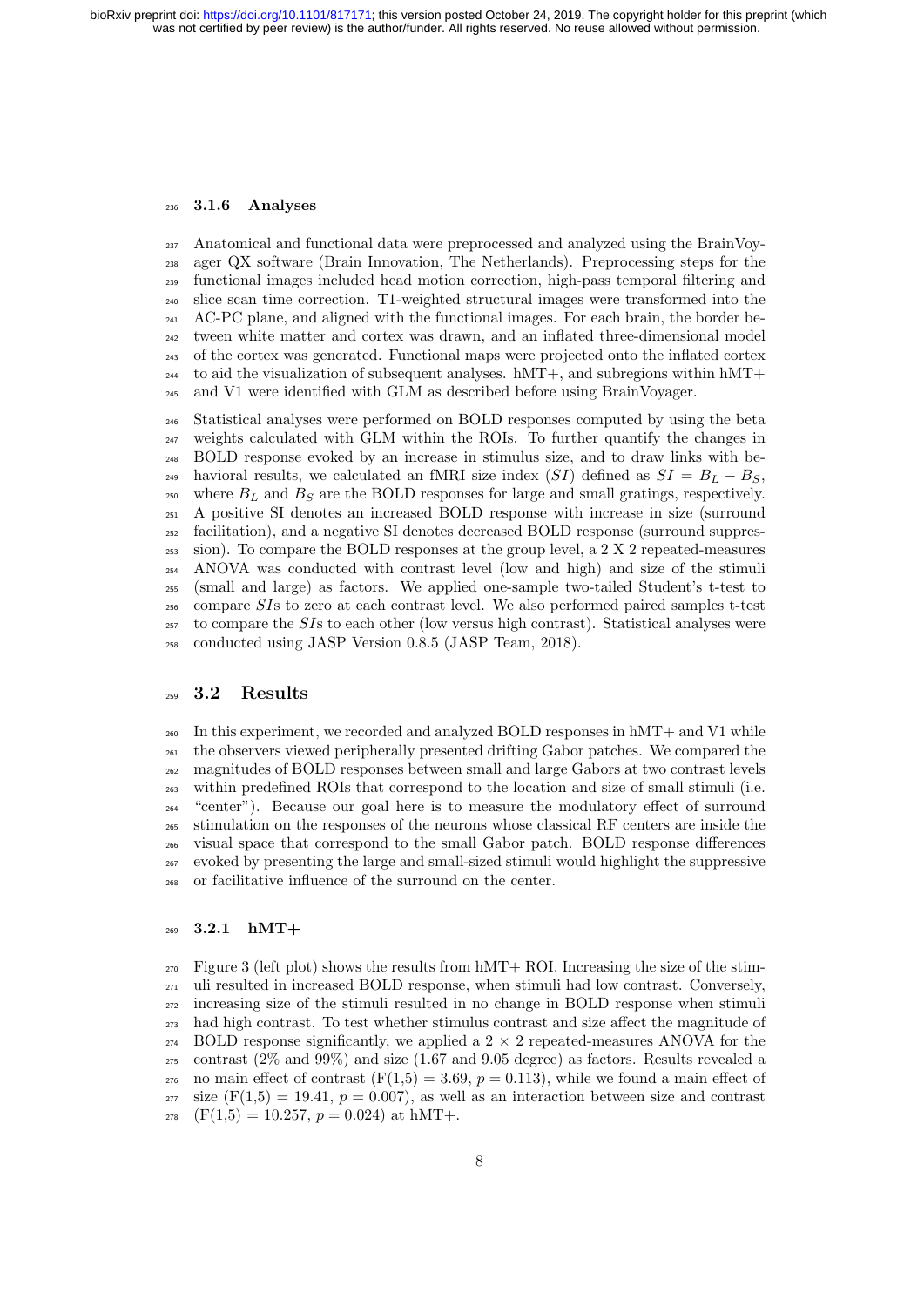

Figure 3: Group mean  $(N = 6)$  of BOLD responses from hMT+ and V1. BOLD responses to small and large stimuli with high and low contrast were extracted from ROIs that correspond to the location and size of the small stimuli (identified with an independent functional localizer run). Average responses from the ROIs were computed for each subject, then the group mean was calculated. Error bars represent SEM.

 $279$  To further investigate the patterns of results, we computed size indices  $(SIs)$ , defined <sup>280</sup> as the difference between the BOLD responses to large and small Gabors (see Meth- $_{281}$  ods). Figure 4 shows individual SI values for all participants, as well as the mean  $282$  SI. We found that SI was significantly different (greater) than zero at low contrast <sup>283</sup> ( $M_{SI}$  = 0.486, SEM = 0.110; one-sample t-test, t(5) = 4.42,  $p = 0.007$ ). On the other <sup>284</sup> hand, the SI at high contrast was not significantly different than zero  $(M_{SI}= 0.063,$ <sup>285</sup> SEM = 0.066; one-sample t-test,  $t(5) = 0.95$ ,  $p = 0.385$ ). Furthermore, based on the <sup>286</sup> results in literature (Turkozer et al., 2016; Schallmo et al., 2018), we expected a larger  $287$  SI for low contrast compared to high contrast. Indeed, paired sample t-test results  $288$  revealed that the SIs were statistically significantly different, the SI for low-contrast being greater than that for the high-contrast  $(t(5) = 3.20, p = 0.024)$ .

#### <sup>290</sup> 3.2.2 V1

 We next analyzed how the size and contrast of stimuli affect BOLD responses within the V1 ROI. Figure 3 (right plot) shows the responses for each condition. Results showed that BOLD responses increased significantly with size both at high and low contrast conditions. Critically, this increase was greater when the stimuli had high contrast compared to low contrast. This pattern was inconsistent with the perceptual effect, and surprisingly it was different than the pattern observed in hMT+. We applied two-way repeated-measures ANOVA with the contrast (low and high) and size (small and large) as factors to investigate the role of contrast and size on the BOLD response. ANOVA revealed a main effect of contrast,  $(F(1,5) = 17.83, p = 0.008)$ , 300 and size  $(F(1,5) = 148.94, p < 0.001)$ , as well as the interaction between size and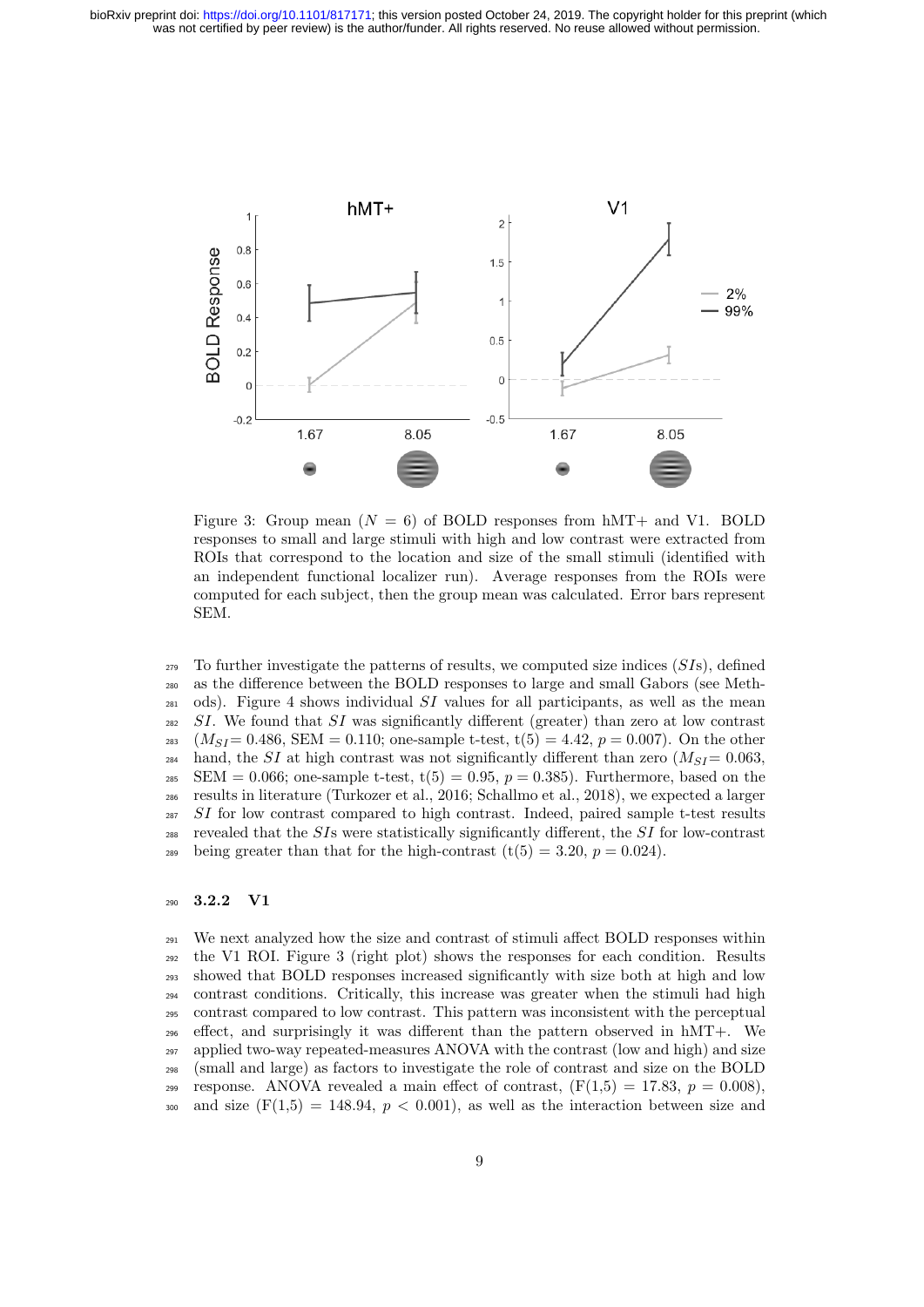

Figure 4: fMRI size indices  $(SI)$  in hMT+ and V1 for individual participants, and the group mean (red bars). SI is defined as the difference in BOLD response between large and small stimuli. A positive  $SI$  indicates surround facilitation, a negative one surround suppression. Compare to behavioral results in Figure 1, right plot.  $(*p < 0.05).$ 

 $_{301}$  contrast  $(F(1,5) = 17.96, p = 0.008).$ 

 $302$  As we did for the hMT+ data, here too we performed further analyses on  $SIs$ . Figure <sup>303</sup> 4 shows SIs plotted for individual participants, as well as the group mean. At low 304 contrast, group mean of SI was significantly greater than zero  $(M_{SI} = 0.425, \text{ SEM})$  $305 = 0.143$ ; one sample t-test, t(5) = 2.98, p = 0.031). Average SI value was positive at 306 high contrast, as well  $(M_{SI} = 1.596, \text{ SEM} = 0.178; \text{ one sample t-test, } t(5) = 8.98,$  $307 \text{ p} < 0.001$ . Furthermore, we performed paired-sample t-test, and found that the SI 308 value for low contrast was significantly lower than the  $SI$  value for high contrast (t(5)  $309 = -4.24, p = 0.004$ .

### 310 3.3 Linking Behavioral and fMRI Results

 To draw a link between the behavioral and fMRI results, we first assume that the amount of neuronal responses can be approximated by a monotonically increasing function of sensitivity (1/duration threshold). Further, we assume a linear relation between neuronal activity and the BOLD fMRI response (see e.g. Boynton, Demb, Glover, & Heeger, 1999). Thus, if an area is involved in the processes related to the perceptual effect, we expect an increase in fMRI BOLD response in that area as the behavioral sensitivity gets better. Comparing the duration thresholds (Figure 1, left plot), and BOLD responses (Figure 3), we see that the hMT+ activity captures the behavioral results for low contrast stimulus; for high contrast stimulus, however, there seems to be a slight disagreement (see Discussion for possible reasons for this). The V1 activity, on the other hand, is completely inconsistent with the behavioral results.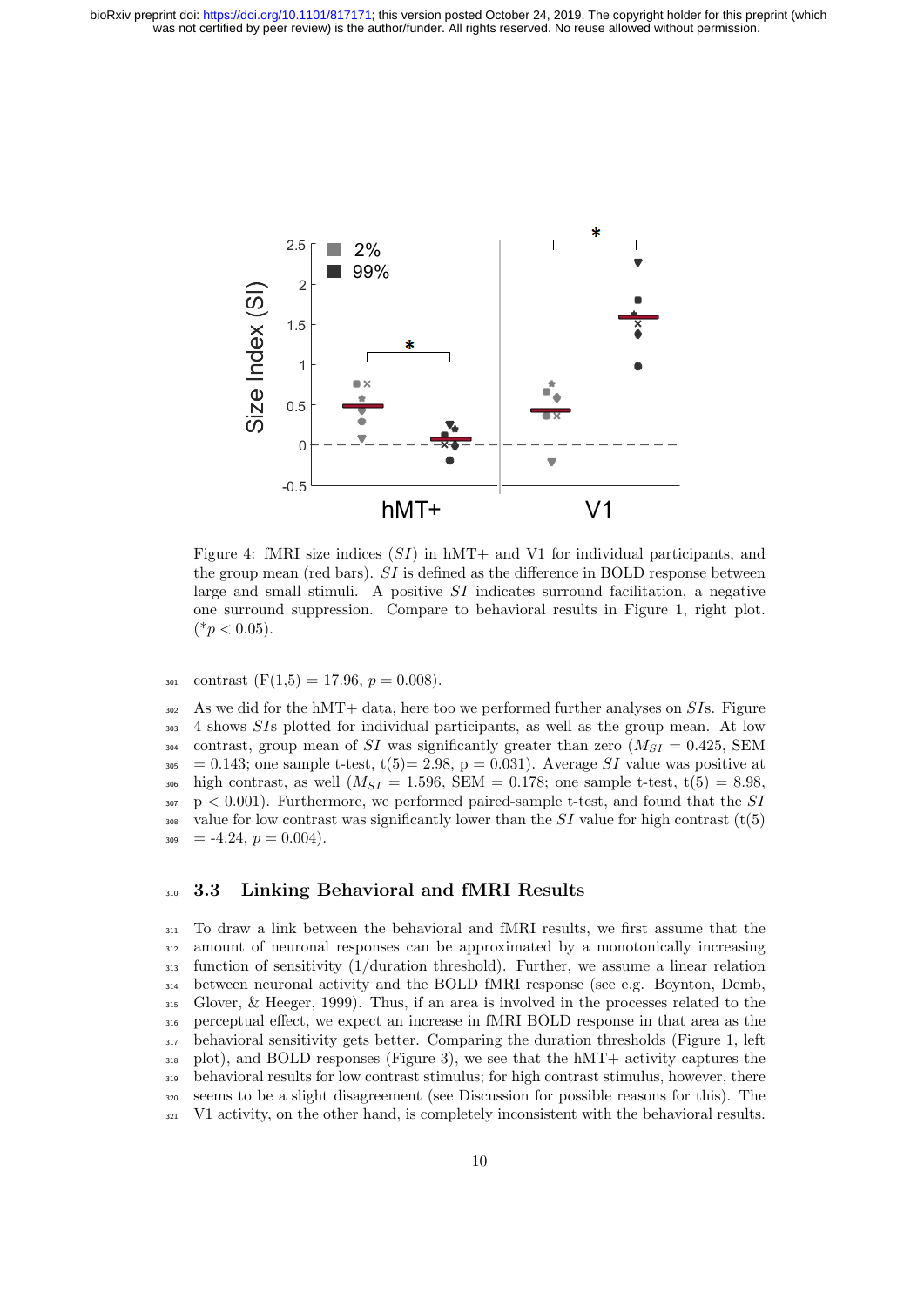This pattern becomes more clear when the size indexes are compared (Figure 1 right  $_{323}$  plot, and Figure 4). Overall the response patterns in hMT+, but not in V1, agree well with the behavioral results.

### 325 4 Discussion

 We demonstrated that surround modulation found in hMT+ complex, but not in V1, agrees with the size-contrast interaction in motion perception. First in a behavioral experiment we measured the temporal thresholds for successfully detecting the direc- tion of motion of drifting Gabor patches presented at the periphery. We found that the thresholds decreased with size (i.e. increased sensitivity, spatial facilitation) if  $_{331}$  the target has low contrast  $(2\%)$ . Conversely, we found that the thresholds increased with size (i.e. decreased sensitivity, spatial suppression) if the target has high con- trast (99%). These results were in good agreement with literature (e.g., Tadin et al., 2011). Next, we recorded BOLD fMRI responses while participants viewed high- and low-contrast, small and large drifting Gabor patches presented at the periphery. In hMT+ we found that BOLD responses significantly increased with size for the low contrast Gabor patches (surround facilitation), and remained unchanged for the high contrast Gabor patches. In V1, however, BOLD responses increased for both high and low contrast Gabor patches; and critically the increase was stronger for the high contrast stimuli. Overall, we contend that the activity patterns in hMT+, but not in V1, reflect the perceptual effect.

 The BOLD responses we found in hMT+ for high-contrast stimuli may at first seem inconsistent with the behavioral results. Specifically, behaviorally the sensitivity de- creases with size, whereas the BOLD responses in hMT+ remains unchanged instead of also decreasing. We believe that there may be several reasons for this. Firstly, because we were interested in the modulatory effects of the surround on the neurons <sup>347</sup> that were processing the center, we sought to identify regions of cortex that process <sup>348</sup> the part of the visual field that correspond to the position and size of the small stimuli <sup>349</sup> (center). To do this, we identified the voxels that responded more strongly to small drifting Gabors compared to a blank screen. Given the large number of neurons in an fMRI voxel (about a million), and their possible heterogeneity, it is likely that neurons with larger receptive fields that respond directly to both small (center) and large (center + surround) stimuli could have been included in our ROI. This scenario is especially likely in hMT+ where RF sizes are usually much larger. Those neurons could have responded more strongly during the presentation of the large stimulus, hiding the effect of response reduction in the neurons that respond only to the cen- ter. Alternatively, the observed discrepancy could be because of saturation of BOLD responses at high contrasts (Tootell et al., 1995; Buracas & Boynton, 2007), or be- cause of the commonly observed non-linear relations between the stimulus energy and BOLD responses (Logothetis & Wandell, 2004). Considering these possibilities, we  $_{361}$  believe that assessing the neuronal responses using the Size Index (SI) is more ap- propriate, because SI better represents the overall pattern of interaction between size and contrast. Based on the SIs, we see that  $\text{hMT}$  activity agree with the perceptual sensitivity. The pattern in V1, however, is completely at odds with the perceptual effect.

Surround modulation in hMT+ has been previously claimed to underlie the size-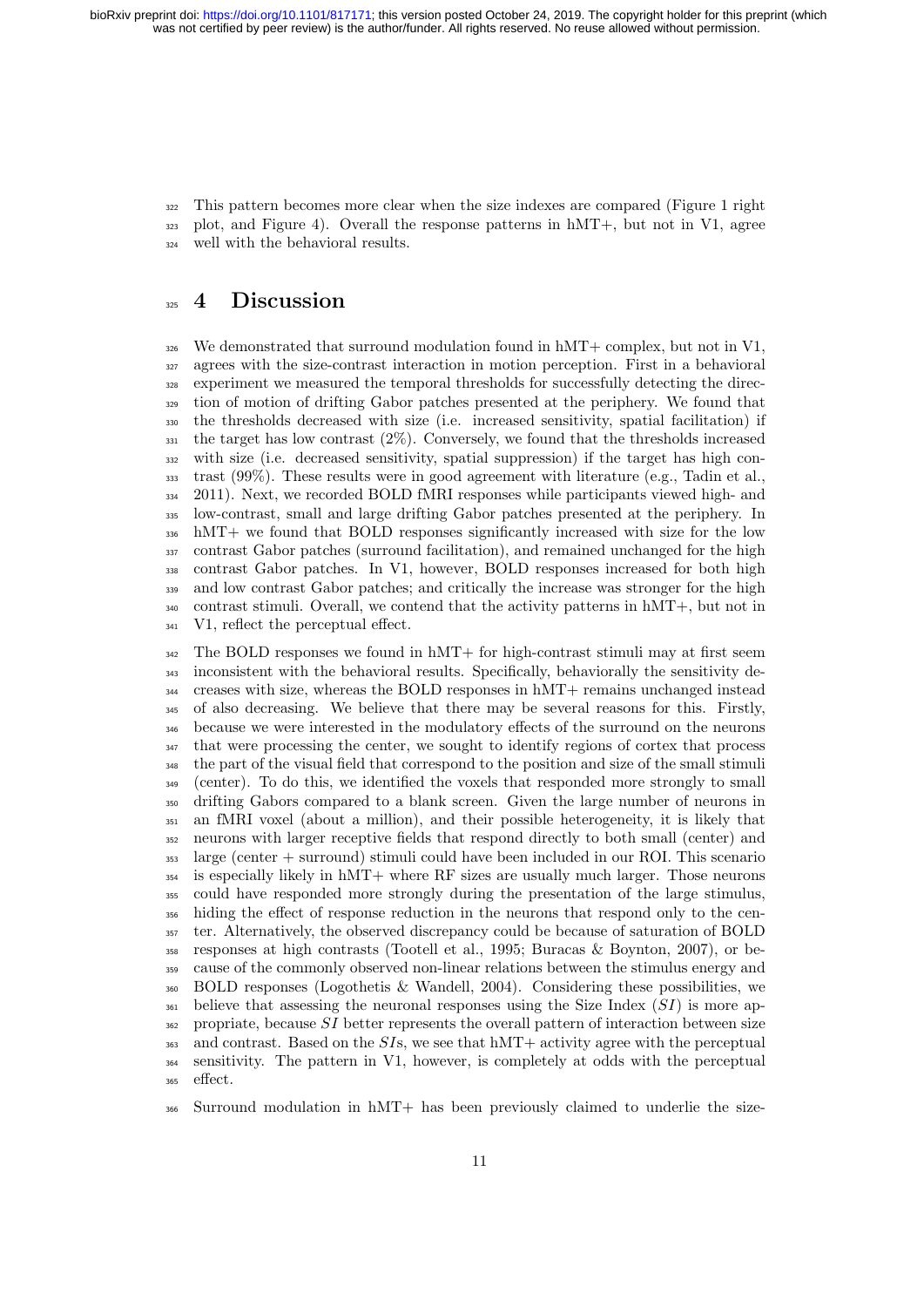contrast interaction in motion perception (Tadin et al., 2003). Two recent neuroimag- ing results landed support for this hypothesis (Turkozer et al., 2016; Schallmo et al., 2018). Specifically, in both studies, the response patterns in hMT+ were found to re- flect the size-contrast interaction. The neuronal activity in hMT+, however, could be inherited from earlier areas, particularly the primary visual cortex  $(V1)$ . To examine this possibility required investigating the responses in earlier areas. This could not be done previously with fMRI due to methodological limitations. In both studies stimuli were presented at the fovea (Turkozer et al., 2016; Schallmo et al., 2018). This part of the visual field is mapped onto the so-called foveal confluence at the occipital pole, where it is difficult to reliably distinguish V1, V2, and V3 using the standard retino- topic mapping techniques (e.g. Engel, Glover, & Wandell, 1997). Therefore neither of the previous studies could argue strongly that the size-contrast interaction in motion perception did not originate in earlier visual areas (Turkozer et al., 2016; Schallmo et al., 2018). In the present study we have successfully avoided this limitation by presenting the stimuli at the periphery, which allowed us to confidently localize ROIs in V1, as well as hMT+.

 Our results in hMT+ agree with the results of the two studies introduced above (Turkozer et al., 2016; Schallmo et al., 2018). Turkozer et al. (2016) did not report results from other visual areas, but Schallmo et al. (2018) found surround suppression for all contrast levels in early visual cortex (EVC), which is defined as the sum of V1, V2 and V3 in the foveal confluence. This seems to stand in contradiction to our findings. The major difference between our study and Schallmo et al. (2018) was the position of the stimuli (periphery vs. fovea). Owing to the methodological limitations described before, Schallmo et al. (2018) could report only the aggregated activity of V1, V2, and V3 (EVC). Reporting the averaged activity from EVC, however, may have obscured the facilitation in V1. This is probable, because suppression has been shown to be progressively stronger in V2 and V3 than in V1 (Zenger-Landolt & Heeger, 2003). Alternatively, the difference in surround modulation at the fovea and periphery in V1 could have caused the differences between our results and Schallmo et al. (2018) results (Xing & Heeger, 2000). This will be elaborated further below.

 In their study, Schallmo et al. (2018) argue that a single computational mechanism, namely divisive normalization (Heeger, 1992; Reynolds & Heeger, 2009; Carandini & Heeger, 2012), can successfully account for both surround facilitation and suppression (also see Schallmo et al., 2019). Borrowing this idea, we have also tested how well the divisive normalization model could explain our results with the estimated RF center and the surround size at the periphery. We found good agreement between the model and hMT+ responses. But the model could not predict the responses in V1. This could be because of the complex role of eccentricity in mediating surround modulation in V1. For example, divisive normalization may be a good choice to for- mulate the effects of feedforward mechanisms, but surround modulation, particularly at the periphery, may involve more than these feedforward connections, and include feedback and horizontal mechanisms, as well (Nurminen & Angelucci, 2014; Nurmi- nen, Merlin, Bijanzadeh, Federer, & Angelucci, 2018). There is little doubt that as part of a vastly interconnected network V1 receives feedback from other visual areas  $_{411}$  (Shao & Burkhalter, 1996), including those for motion processing (Hupé et al., 1998; Ponce, Lomber, & Born, 2008; Paffen, van der Smagt, te Pas, & Verstraten, 2005). Such top-down influences may need to be factored in a computational model for a fuller understanding of surround modulation in V1. Moreover, such a model should also be able to incorporate the effects of attention, which is shown to interact with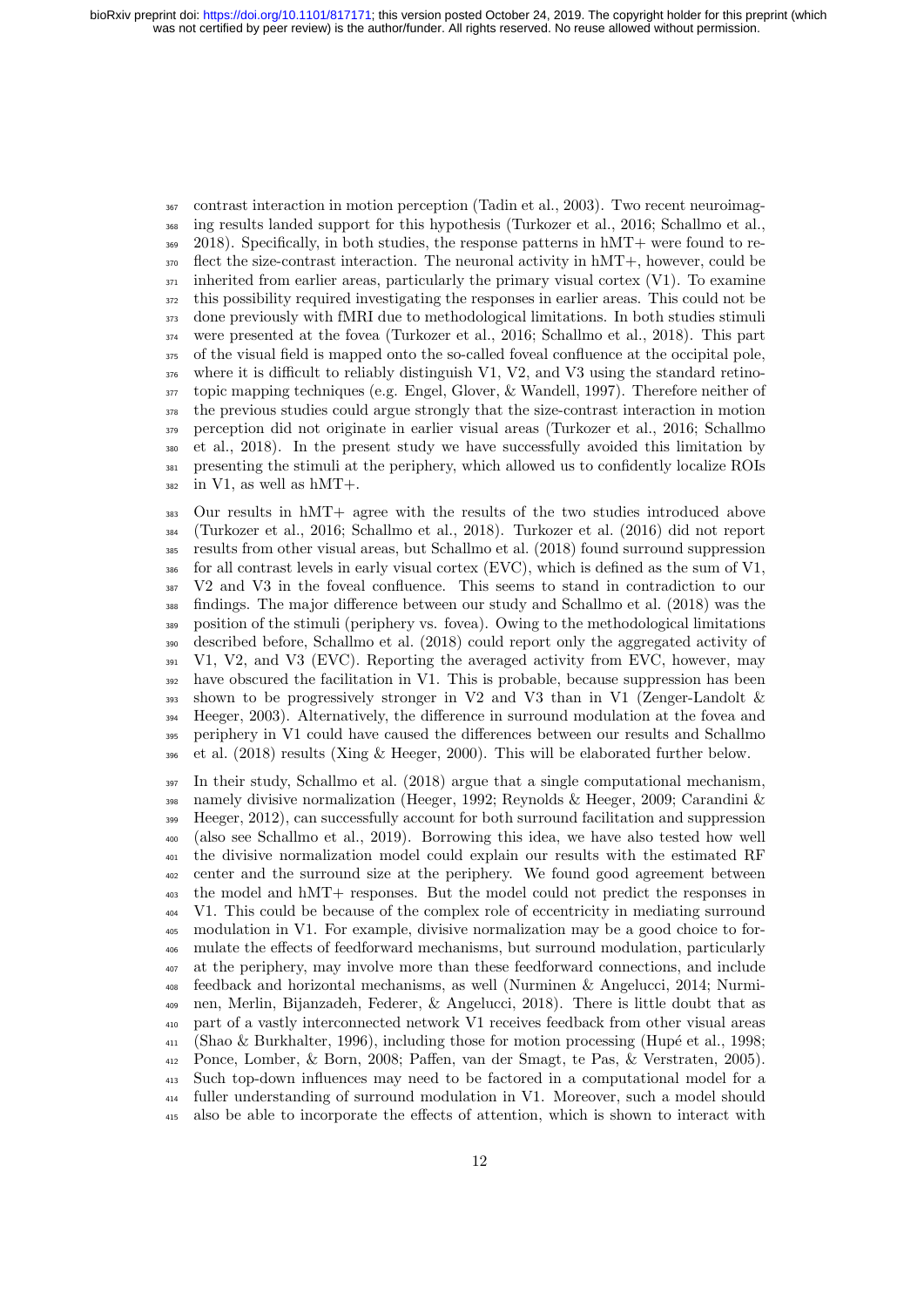eccentricity in surround modulation in V1 (Reynolds & Heeger, 2009).

<sup>417</sup> It is worth noting that there seems to be a disagreement between the surround mod- ulation in V1 found using cell-recording methods on animal models and fMRI on humans. Using cell-recording techniques, surround suppression has been routinely shown for high-contrast stimuli in V1 (e.g. Jones, Grieve, Wang, & Sillito, 2001; An- $_{421}$  gelucci & Shushruth, 2013; Angelucci et al., 2017). Similar to our findings here, Press, Brewer, Dougherty, Wade, and Wandell (2001) reported only facilitation in V1 us-<sup>423</sup> ing flickering checkerboard patterns (but see Zenger-Landolt & Heeger, 2003). These inconsistencies may indicate a species difference, or differences between the methods (i.e. fMRI vs. cell recording, and differences in experimental procedures). Reconcil- ing these differences would require careful and systematic comparison of results using the same experimental conditions.

## 5 Conclusion

 Our results provide further evidence that size-contrast interaction in motion percep- tion likely originates in hMT+. In a broader context our results show that surround modulation can be distinct in different components of the biological visual system. The good agreement of hMT+ response patterns in periphery (this study) and fovea (Turkozer et al., 2016; Schallmo et al., 2018) suggests that surround modulation in hMT+ is relatively stable across eccentricity. But this may not be true for the V1 neurons. Overall, these results show that V1 and hMT+ may exhibit different char-acteristics of surround modulation.

## 437 6 Author Contributions

 ZP and HB conceived the original idea. ZP designed, implemented and conducted the behavioral experiments. ZP and GE designed; GE implemented and conducted the fMRI experiments. GE, ZP, and HB wrote the manuscript.

## <sup>441</sup> 7 Declaration of Interest

Declarations of interest: none

## 8 Acknowledgments

 We thank Michael-Paul Schallmo and his colleagues for letting us use their code for testing the divisive normalization model. We thank Halide Bilge Turkozer for her contribution to designing the experimental paradigm. Author ZP was supported by 447 TÜBİTAK (National Scholarship Program for PhD Students, scholarship id: 2211-E).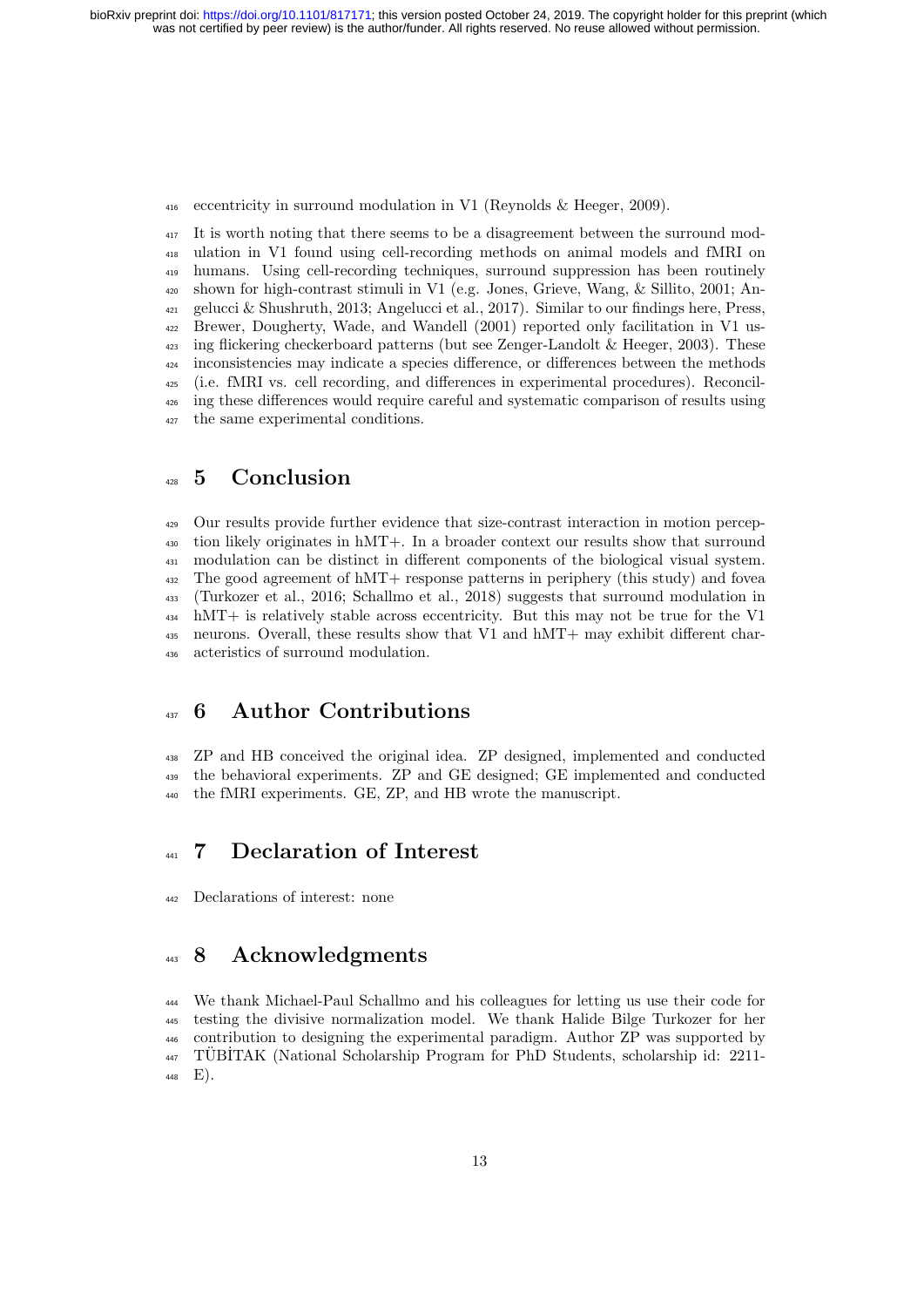# References

| 450 | Angelucci, A., Bijanzadeh, M., Nurminen, L., Federer, F., Merlin, S., & Bressloff,          |
|-----|---------------------------------------------------------------------------------------------|
| 451 | P. C. (2017). Circuits and Mechanisms for Surround Modulation in Visual                     |
| 452 | Cortex. Annual Review of Neuroscience, $40(1)$ , 425-451. doi: 10.1146/annurev-             |
| 453 | neuro-072116-031418                                                                         |
| 454 | Angelucci, A., & Shushruth, S. $(2013)$ . Beyond the classical receptive field: surround    |
| 455 | modulation in primary visual cortex. In J. S. Werner & L. M. Chalupa (Eds.),                |
| 456 | The new visual neurosciences (pp. 425–444). Cambridge, MA: The MIT Press.                   |
| 457 | Boynton, G. M., Demb, J. B., Glover, G. H., & Heeger, D. J. (1999, jan). Neu-               |
| 458 | ronal basis of contrast discrimination. Vision Research, $39(2)$ , 257-269. doi:            |
| 459 | 10.1016/S0042-6989(98)00113-8                                                               |
| 460 | Buracas, G. T., & Boynton, G. M. (2007). The effect of spatial attention on contrast        |
| 461 | response functions in human visual cortex. Journal of Neuroscience, $27(1)$ ,               |
| 462 | $93 - 97.$                                                                                  |
| 463 | Carandini, M., & Heeger, D. J. (2012). Normalization as a canonical neural compu-           |
| 464 | tation. Nature Reviews Neuroscience, $13(1)$ , 51–62. doi: 10.1038/nrn3136                  |
| 465 | Dukelow, S. P., DeSouza, J. F., Culham, J. C., van den Berg, A. V., Menon, R. S.,           |
| 466 | & Vilis, T. (2001). Distinguishing subregions of the human $mt+$ complex using              |
| 467 | visual fields and pursuit eye movements. Journal of Neurophysiology, $86(4)$ ,              |
| 468 | $1991 - 2000.$                                                                              |
| 469 | Engel, S. A., Glover, G. H., & Wandell, B. A. (1997). Retinotopic organization              |
| 470 | in human visual cortex and the spatial precision of functional MRI. Cerebral                |
| 471 | Cortex, $7(2)$ , 181-192.                                                                   |
| 472 | Heeger, D. J. (1992). Normalization of cell responses in cat striate cortex.<br>Visual      |
| 473 | <i>neuroscience</i> , $9(2)$ , 181-197.                                                     |
| 474 | Huk, A. C., Dougherty, R. F., & Heeger, D. J. (2002). Retinotopy and functional             |
| 475 | subdivision of human areas mt and mst. Journal of Neuroscience, $22(16)$ , 7195–            |
| 476 | 7205.                                                                                       |
| 477 | Hupé, J., James, A., Payne, B., Lomber, S., Girard, P., & Bullier, J. (1998). Cortical      |
| 478 | feedback improves discrimination between figure and background by $v1$ , $v2$ and           |
| 479 | v3 neurons. <i>Nature</i> , $394(6695)$ , 784.                                              |
| 480 | (2018). JASP (Version 0.8.5)/Computer software). Retrieved from<br>JASP Team.               |
| 481 | https://jasp-stats.org/                                                                     |
| 482 | Jones, H., Grieve, K., Wang, W., & Sillito, A. (2001). Surround suppression in              |
| 483 | primate v1. Journal of neurophysiology, $86(4)$ , 2011–2028.                                |
| 484 | Kingdom, F. A. A., & Prins, N. (2010). Psychophysics: a practical introduction.             |
| 485 | Academic Press.                                                                             |
| 486 | Liu, L. D., Haefner, R. M., & Pack, C. C. (2016). A neural basis for the spatial sup-       |
| 487 | pression of visual motion perception. <i>Elife</i> , 5, e16167. doi: $10.7554$ /eLife.16167 |
| 488 | Logothetis, N. K., & Wandell, B. A. (2004). Interpreting the BOLD Sig-                      |
| 489 | $Annual\ Review\ of\ Physiology,\ 66(1),\ 735-769.$<br>doi:<br>nal.<br>$10.1146$ /an-       |
| 490 | nurev.physiol.66.082602.092845                                                              |
| 491 | Nurminen, L., & Angelucci, A. (2014). Multiple components of surround modula-               |
| 492 | tion in primary visual cortex: Multiple neural circuits with multiple functions?            |
| 493 | Vision Research, $104$ , 47-56. doi: 10.1016/j.visres.2014.08.018                           |
| 494 | Nurminen, L., Merlin, S., Bijanzadeh, M., Federer, F., & Angelucci, A. (2018, dec).         |
| 495 | Top-down feedback controls spatial summation and response amplitude in pri-                 |
|     |                                                                                             |
|     |                                                                                             |
|     |                                                                                             |